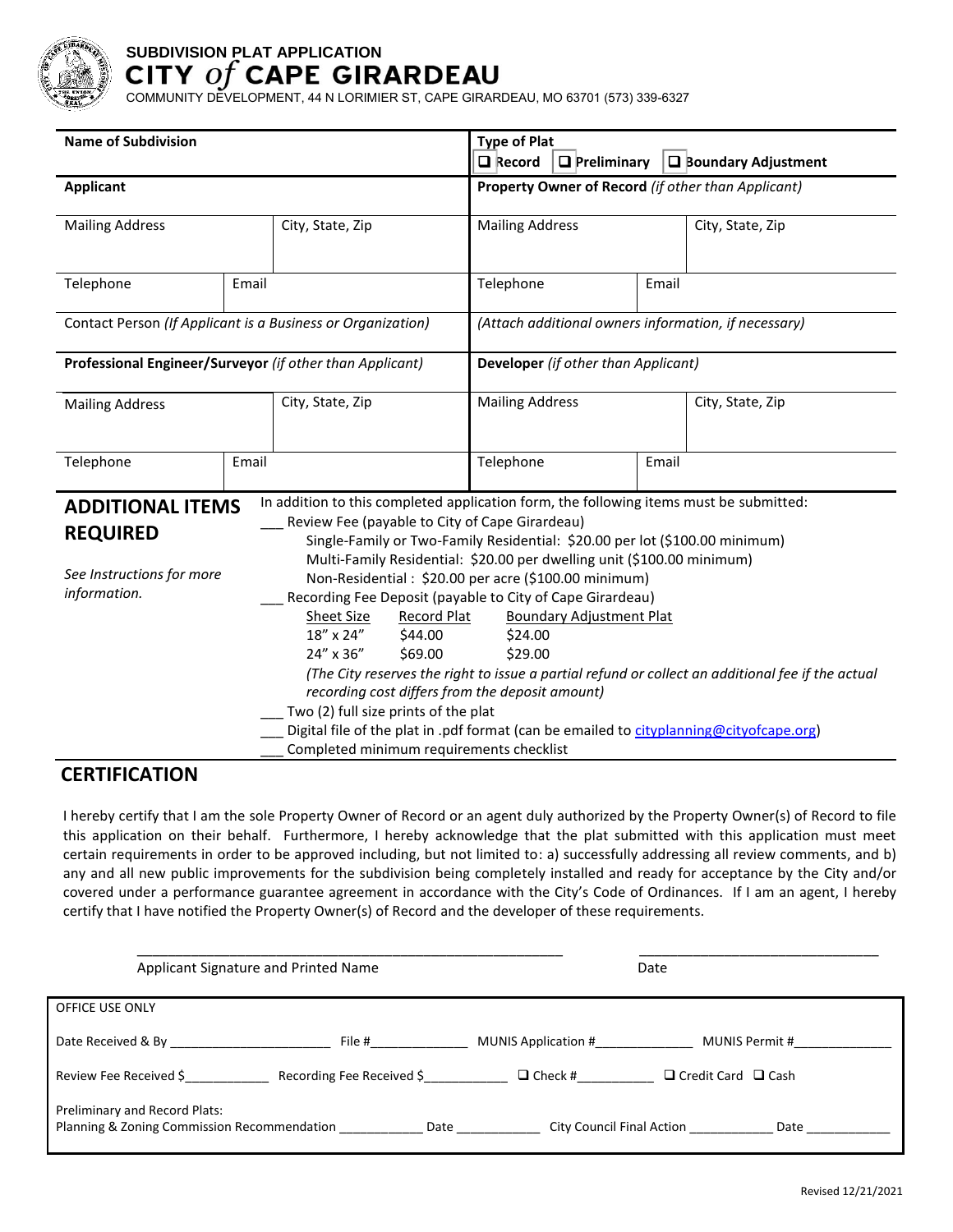## **CITY OF CAPE GIRARDEAU SUBDIVISION PLAT APPLICATION INSTRUCTIONS**

Preliminary plats (required for phased subdivisions) and record plats are subject to the subdivision plat process, which consists of reviews by the City staff, the Planning and Zoning Commission, and the City Council. Boundary adjustment plats do not go through the subdivision plat process. Instead, they are reviewed by staff only and if approved, staff submits the plat prints to the Cape Girardeau County Recorder of Deeds Office for recording. A boundary adjustment plat cannot change the number of lots, reduce existing lots below the required minimum size, or change easement or utility lines. Applicants who are unsure of which type of plat they need to submit or have other questions should contact:

City of Cape Girardeau Planning Services Division 44 N Lorimier Street Cape Girardeau, MO 63701 (573) 339-6327 [cityplanning@cityofcape.org](mailto:cityplanning@cityofcape.org)

For preliminary plats and record plats, the application deadline is four (4) weeks prior to the Planning and Zoning Commission meeting date. The Commission meets monthly on the second Wednesday. Applications must be delivered to the Planning Services Division using the above contact information.

City staff will review each application for completeness. If required information and/or items are missing, the applicant will be contacted. Incomplete applications will not be reviewed until the requested information and/or items are provided.

Once an application has been deemed complete, it will be placed on the next Planning and Zoning Commission agenda. Staff will review the plat for compliance with the subdivision plat requirements (see attached) as well as the City's zoning and subdivision regulations. If a resubmission is necessary, a staff review letter will be prepared and sent to the applicant. The resubmission and review process continues until all staff comments have been successfully addressed and the plat is in its final form.

A staff report will be prepared and delivered to the Planning and Zoning Commission one (1) week prior to the meeting. The staff report, along with the meeting agenda, will also be delivered to the applicant. The staff report will contain one of the following recommendations: a) approval of the plat; b) approval of the plat, subject to staff's comments being successfully addressed; c) denial of the plat; or d) action on the plat be tabled (postponed). If the plat is not in its final form by this time, the staff report will recommend b, c, or d.

At the meeting, the Planning and Zoning Commission will review the plat and make a recommendation to the City Council. The applicant or their representative must attend the meeting to answer any questions regarding the plat.

A plat must be in its final form in order to be reviewed by the City Council. It is the applicant's responsibility to be informed as to the status of the plat and to address any issues affecting the review schedule. Once staff has determined that a plat is in its final form, the applicant will be notified to submit a digital file of the plat in .dxf format and the requisite number of prints. Each print must be signed and sealed by the professional surveyor and, in the case of a record plat, contain the notarized signature of each Property Owner of Record. The deadline for submitting prints is one (1) week prior to the Council meeting.

If the subdivision created by the plat involves new public improvements (such as water or sanitary sewer mains, streets, street lights, or sidewalks), then those improvements must be completely installed and ready for acceptance by the City and/or covered under a performance guarantee agreement in accordance with the City's Code of Ordinances before the City Council reviews the plat.

The City Council will vote on a motion to approve the plat. Preliminary plats are approved by motion and do not go on to the next Council meeting. Record plats are approved by ordinance and must receive approval of the first reading at one meeting and approval of the second and third readings at the next meeting. If approved, the plat prints will be signed by the City Clerk, who will also affix the City seal to them. For a preliminary plat, the developer may then proceed with the submission of the record plat for the first phase of the subdivision. For a record plat, the City Clerk will wait until the mandatory ten (10) day waiting period for ordinances has passed before signing and sealing the prints. Staff will then submit the plat prints to the Cape Girardeau County Recorder of Deeds Office for recording. Staff will notify the applicant when their copy of the recorded plat is ready for pick-up.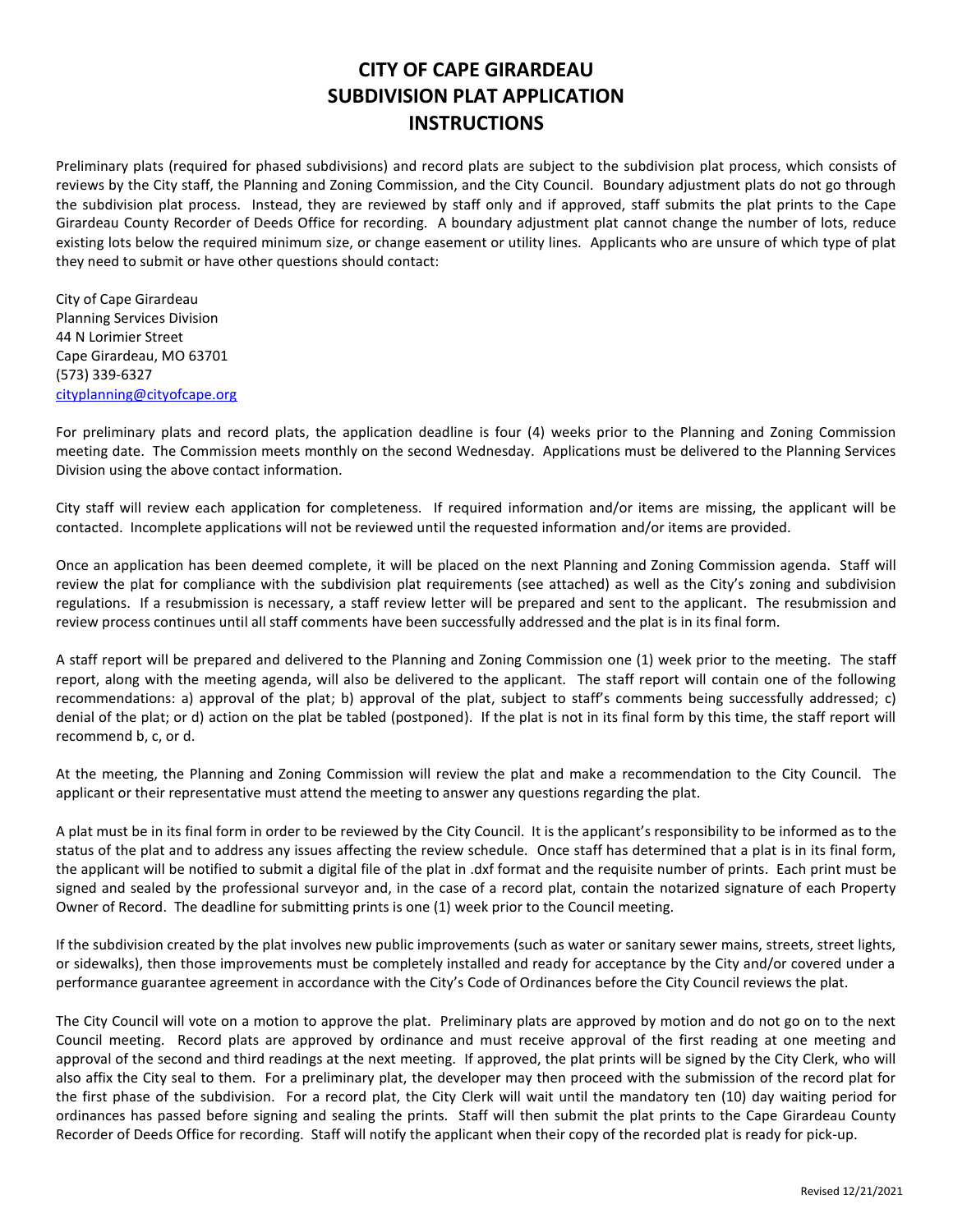## **City of Cape Girardeau Subdivision Plat Requirements (Record Plats)**

#### **MINIMUM REQUIREMENTS FOR RECORD PLATS – COMPLETE CHECKLIST AND SUBMIT WITH APPLICATION**

*(First column of check boxes is for professional engineer/surveyor; second column is for City staff)* 

NAME OF SUBDIVISION: \_\_\_\_\_\_\_\_\_\_\_\_\_\_\_\_\_\_\_\_\_\_\_\_\_\_\_\_\_\_\_\_\_\_\_\_\_\_\_\_

- $\square$   $\square$  Sheet size 18" x 24", 24" x 24", or 24" x 36"
- $\Box$   $\Box$  White background with black text and graphics; greyscale allowed; no other colors
- $\Box$  Border rectangular, solid line(s)
- $\Box$   $\Box$  Title block include name, address, and phone number of consultant preparing the plat; include box for original issue date and at least 3 revision issue dates
- $\Box$   $\Box$  Sheet number, if plat consists of more than one sheet
- □ □ Plat title located at the top of the sheet, preferably centered; begin with "RECORD PLAT"; name cannot be a duplicate of an existing subdivision in the county or begin with "A RESUBDIVISION OF"
- $\Box$   $\Box$  Description beneath plat title if existing platted lots are involved, begin with "ALL OF" or "PART OF" as applicable; include Block Number if applicable; include Book and Page or Document Number of existing plat; include vacated right-of-way/alley if applicable; end with "IN THE CITY AND COUNTY OF CAPE GIRARDEAU, MISSOURI"
- $\Box$   $\Box$  References list all deeds, plats, separate easement instruments, etc. used in preparing the plat; include Book and Page or Document Number for each, if recorded
- $\square$   $\square$  North arrow with basis of bearings
- $\Box$   $\Box$  Graphic scale 1:100 or less; must be a multiple of 10
- $\Box$   $\Box$  Vicinity map lines only (no images); all nearby streets and major streets labeled; site labeled; include North arrow and "NTS" or "NOT TO SCALE"; use transparent background for labels
- Legend list found monuments first, followed by set monuments, followed by: "SUBDIVISION BOUNDARY LINE", "LOT LINE TO BE ELIMINATED" and/or "NEW LOT LINE" as applicable, "EXISTING EASEMENT LINE" and/or "NEW EASEMENT LINE" as applicable, "BUILDING SETBACK LINE", "EXTERNAL PROPERTY LINE", "RIGHT-OF-WAY LINE", "CENTERLINE", other symbols as applicable
- $\Box$   $\Box$  Curve table and/or line table, if necessary include unit symbols for distances/lengths
- $\Box$   $\Box$  Subdivision boundary and internal lines accurately drawn and labeled with bearing and distance or referenced to curve table/line table
- $\Box$   $\Box$  Section/township/range lines accurately drawn and labeled
- $\square$   $\square$  Adjacent parcel lines accurately drawn
- $\Box$   $\Box$  Subdivision boundary and internal lots checked for closure
- $\Box$   $\Box$  Each proposed lot labeled with lot number and area expressed in square feet and acres
- $\Box$   $\Box$  All parcels within and adjacent to the subdivision boundary labeled with record owner name and Book and Page or Document Number for deed
- $\Box$   $\Box$  All existing platted lots within and adjacent to the subdivision boundary labeled with subdivision name and Book and Page or Document Number for plat
- $\Box$   $\Box$  All existing easements within the subdivision boundary labeled as existing; include type of easement (water, sewer, utility, access, etc.); include Book and Page or Document Number, if recorded
- $\Box$   $\Box$  All new easements within the subdivision boundary labeled as "NEW  $\Box$  UTILITY EASEMENT", "NEW  $\Box$  ACCESS EASEMENT", or other type of easement as applicable
- $\Box$   $\Box$  All building setback lines within the subdivision boundary labeled; include depth
- $\Box$   $\Box$  All rights-of-way within and adjacent to the subdivision boundary labeled with street name (or labeled as alley if applicable) and right-of-way width
- $\Box$  All private streets within and adjacent to the subdivision boundary labeled with street name followed by "(PRIVATE STREET)" along with existing access easement information, if applicable, or shown in a new 50 foot access easement
- $\square$   $\square$  Notes:
	- Zoning include zoning district name, minimum lot area, minimum lot width, maximum density if applicable, and setbacks; if zoning district has different standards based on land use type, include all standards and state the proposed use type(s)
	- Lot include total number of lots, largest lot area, smallest lot area, and total subdivision area; include proposed density (for residential subdivisions)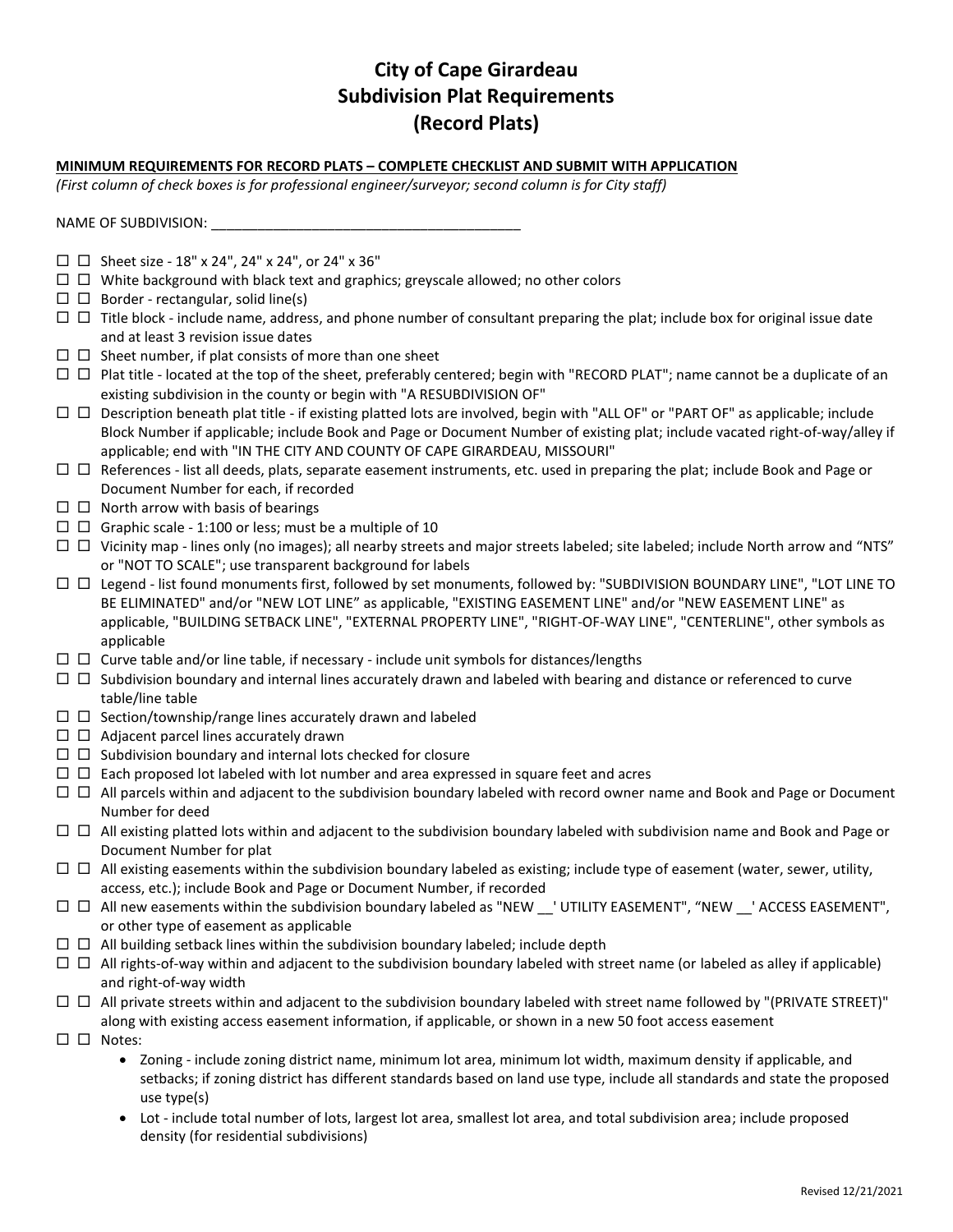#### **MINIMUM REQUIREMENTS FOR RECORD PLATS (CONTINUED)**

- Variance, if applicable begin with "A VARIANCE IS SHOWN FOR" followed by "A REDUCED LOT AREA FOR LOT \_", "A REDUCED LOT WIDTH FOR LOT \_", or "A REDUCED \_\_\_\_\_ YARD SETBACK ALONG THE \_\_\_\_\_ LOT LINE OF LOT \_", as applicable
- Exception, if applicable begin with "AN EXCEPTION IS SHOWN FOR" followed by "THE OMISSION OF THE REQUIRED 10 FOOT UTILITY EASEMENT ALONG THE \_\_\_\_\_ LOT LINE OF LOT \_" or "A REDUCED UTILITY EASEMENT WIDTH ALONG THE LOT LINE OF LOT \_", as applicable
- Floodplain begin with "A PORTION OF THE PROPERTY FALLS WITHIN" or "NO PORTION OF THE PROPERTY FALLS WITHIN", as applicable; if referencing a zone designation, state what that designation means
- $\Box$  List each record owner name and Book and Page or Document Number for deed, name and address of party for whom the plat was prepared, name and address of consultant that performed the survey and prepared the plat
- $\square$   $\square$  Subdivision Dedication:
	- Begin with "THE UNDERSIGNED," followed by the owner name(s) as stated in the current deed(s); include "HUSBAND AND WIFE," if applicable; include "A [insert state name] LIMITED LIABILITY COMPANY," or "A [insert state name] CORPORATION," if applicable; followed by "OWNER OF" or "OWNERS OF" and a description matching the description beneath the plat title, followed by "CONTAINING \_\_\_\_\_\_ SQUARE FEET (\_\_\_\_ ACRES), MORE OR LESS, BEING MORE PARTICULARLY DESCRIBED AS FOLLOWS:"; followed by a legal description of the total subdivision area; followed by "HEREBY SUBDIVIDE" or "HEREBY SUBDIVIDES"; followed by "SAID TRACT INTO \_\_\_\_\_\_\_ AS SHOWN HEREON, WHICH IS A TRUE AND CORRECT REPRESENTATION OF SAID SUBDIVISION, WHICH IS HEREBY NAMED  $\ldots$  ."
	- New right-of-way and/or easements use standard language
- $\Box$   $\Box$  Legal description checked against drawing for congruence
- $\Box$   $\Box$  Owner signature line(s) with notary block(s) include title after signatory name if owner is not an individual; include "HUSBAND AND WIFE," if applicable; include "A [insert state name] LIMITED LIABILITY COMPANY," or "A [insert state name] CORPORATION," if applicable
- $\Box$   $\Box$  If plat shows existing easement(s) to be released use standard block for City Manager's release
- $\Box$   $\Box$  City Clerk's certificate use standard block for record plats
- $\Box$   $\Box$  County Recorder of Deeds' certificate use standard block
- $\square$   $\square$  Surveyor's certificate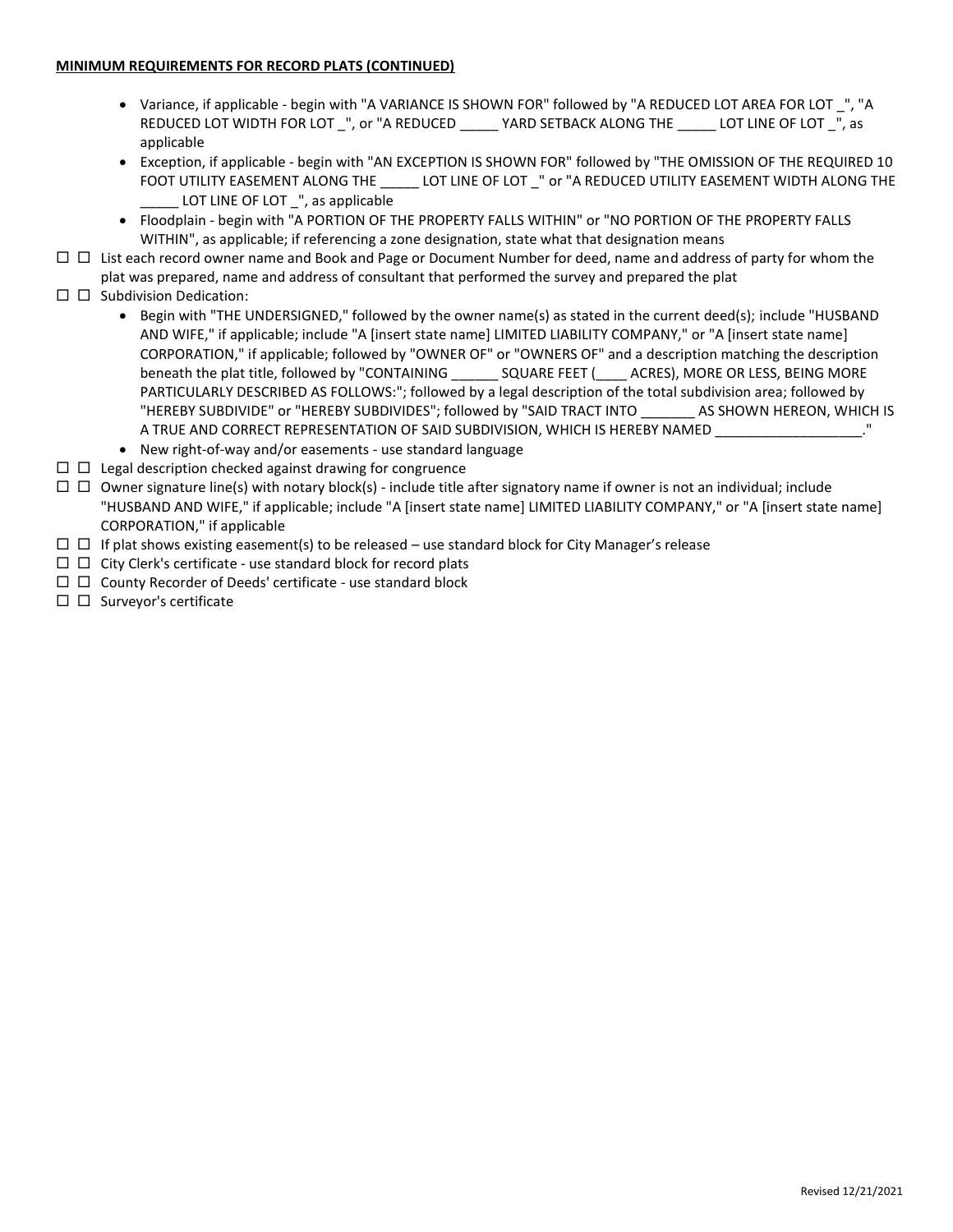## **City of Cape Girardeau Subdivision Plat Requirements (Preliminary Plats)**

#### **MINIMUM REQUIREMENTS FOR PRELIMINARY PLATS – COMPLETE CHECKLIST AND SUBMIT WITH APPLICATION**

*(First column of check boxes is for professional engineer/surveyor; second column is for City staff)* 

NAME OF SUBDIVISION: \_

- $\square$   $\square$  Sheet size 18" x 24", 24" x 24", or 24" x 36"
- $\Box$   $\Box$  White background with black text and graphics; greyscale allowed; no other colors
- $\Box$  Border rectangular, solid line(s)
- $\Box$   $\Box$  Title block include name, address, and phone number of consultant preparing the plat; include box for original issue date and at least 3 revision issue dates
- $\Box$   $\Box$  Sheet number, if plat consists of more than one sheet
- $\Box$   $\Box$  Plat title located at the top of the sheet, preferably centered; begin with "PRELIMINARY PLAT"; name cannot be a duplicate of an existing subdivision in the county or begin with "A RESUBDIVISION OF"
- $\Box$   $\Box$  Description beneath plat title if existing platted lots are involved, begin with "ALL OF" or "PART OF" as applicable; include Block Number if applicable; include Book and Page or Document Number of existing plat; include vacated right-of-way/alley if applicable; end with "IN THE CITY AND COUNTY OF CAPE GIRARDEAU, MISSOURI"
- $\Box$   $\Box$  References list all deeds, plats, separate easement instruments, etc. used in preparing the plat; include Book and Page or Document Number for each, if recorded
- $\Box$   $\Box$  North arrow with basis of bearings
- $\Box$   $\Box$  Graphic scale 1:200 or less; must be a multiple of 10
- $\Box$   $\Box$  Vicinity map lines only (no images); all nearby streets and major streets labeled; site labeled; include North arrow and "NTS" or "NOT TO SCALE"; use transparent background for labels
- Legend list found monuments first, followed by set monuments, followed by: "SUBDIVISION BOUNDARY LINE", "LOT LINE TO BE ELIMINATED" and/or "NEW LOT LINE" as applicable, "EXISTING EASEMENT LINE" if applicable, "BUILDING SETBACK LINE", "EXTERNAL PROPERTY LINE", "RIGHT-OF-WAY LINE", "CENTERLINE", other symbols as applicable
- $\Box$   $\Box$  Curve table and/or line table, if necessary include unit symbols for distances/lengths
- $\Box$   $\Box$  Subdivision boundary and internal lines accurately drawn and labeled with bearing and distance or referenced to curve table/line table
- $\Box$   $\Box$  Section/township/range lines accurately drawn and labeled
- $\square$   $\square$  Adjacent parcel lines accurately drawn
- $\Box$   $\Box$  Subdivision boundary and internal lots checked for closure
- $\Box$   $\Box$  Each proposed phase of the subdivision labeled and separated from the other phase(s) by a unique line symbol
- $\Box$   $\Box$  Each proposed lot labeled with lot number and area expressed in square feet and acres
- □ □ All parcels within and adjacent to the subdivision boundary labeled with record owner name and Book and Page or Document Number for deed
- $\Box$   $\Box$  All existing platted lots within and adjacent to the subdivision boundary labeled with subdivision name and Book and Page or Document Number for plat
- $\Box$   $\Box$  All existing easements within the subdivision boundary labeled as existing; include type of easement (water, sewer, utility, access, etc.); include Book and Page or Document Number, if recorded
- $\Box$   $\Box$  All building setback lines within the subdivision boundary labeled; include depth
- $\Box$  All rights-of-way within and adjacent to the subdivision boundary labeled with street name (or labeled as alley if applicable) and right-of-way width
- $\Box$  All private streets within and adjacent to the subdivision boundary labeled with street name followed by "(PRIVATE STREET)" along with existing access easement information, if applicable
- $\Box$   $\Box$  All existing and new infrastructure improvements (water, sanitary sewer, storm sewer, stormwater detention basins, streets, sidewalks, street lights, etc.) within the subdivision boundary labeled as existing or new as applicable
- $\Box$   $\Box$  Existing contours (10 foot increments or less), floodplain limits, and other features (watercourses, culverts, railroad tracks, etc.)
- $\square$   $\square$  Notes:
	- Zoning include zoning district name, minimum lot area, minimum lot width, maximum density if applicable, and setbacks; if zoning district has different standards based on land use type, include all standards and state the proposed use type(s)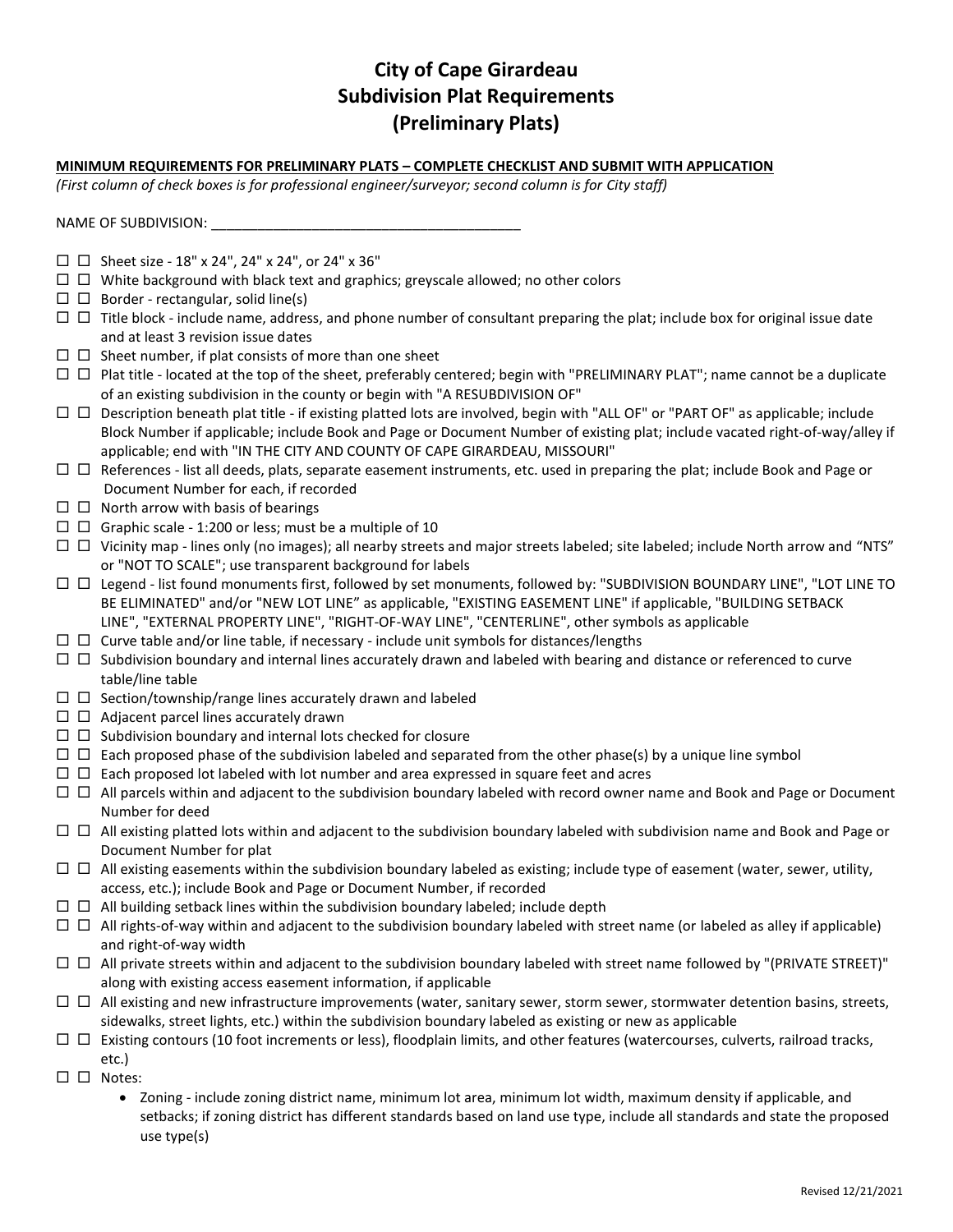- Lot include total number of lots, largest lot area, smallest lot area, and total subdivision area; include proposed density (for residential subdivisions)
- Variance, if applicable begin with "A VARIANCE IS SHOWN FOR" followed by "A REDUCED LOT AREA FOR LOT \_", "A REDUCED LOT WIDTH FOR LOT \_", or "A REDUCED \_\_\_\_\_ YARD SETBACK ALONG THE \_\_\_\_\_ LOT LINE OF LOT \_", as applicable
- Floodplain begin with "A PORTION OF THE PROPERTY FALLS WITHIN" or "NO PORTION OF THE PROPERTY FALLS WITHIN", as applicable; if referencing a zone designation, state what that designation means
- □ □ List each record owner name and Book and Page or Document Number for deed, name and address of party for whom the plat was prepared, name and address of consultant that performed the survey and prepared the plat
- $\square$   $\square$  Legal description of total subdivision area
- $\Box$   $\Box$  Legal description checked against drawing for congruence
- $\Box$   $\Box$  City Clerk's certificate use standard block for preliminary plats
- $\square$   $\square$  Surveyor's certificate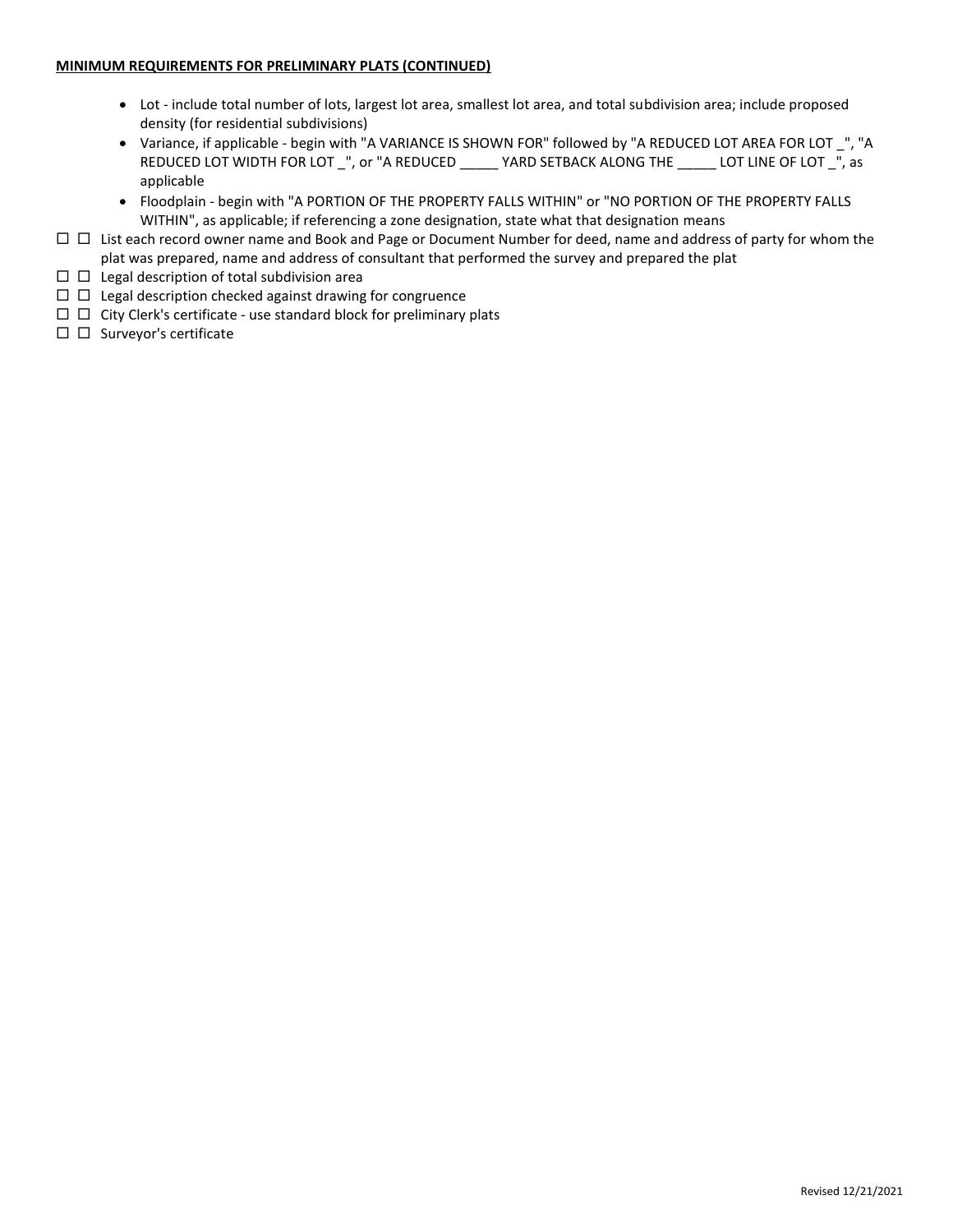## **City of Cape Girardeau Subdivision Plat Requirements (Boundary Adjustment Plats)**

### **MINIMUM REQUIREMENTS FOR BOUNDARY ADJUSTMENT PLATS – COMPLETE CHECKLIST AND SUBMIT WITH APPLICATION**

*(First column of check boxes is for professional engineer/surveyor; second column is for City staff)* 

NAME OF SUBDIVISION: \_

- $\square$   $\square$  Sheet size 18" x 24", 24" x 24", or 24" x 36"
- $\Box$   $\Box$  White background with black text and graphics; greyscale allowed; no other colors
- $\Box$  Border rectangular, solid line(s)
- $\Box$   $\Box$  Title block include name, address, and phone number of consultant preparing the plat; include box for original issue date and at least 3 revision issue dates
- $\Box$   $\Box$  Sheet number, if plat consists of more than one sheet
- $\Box$   $\Box$  Plat title located at the top of the sheet, preferably centered; use standard boundary adjustment title
- $\Box$   $\Box$  Description beneath plat title if existing platted lots are involved, begin with "ALL OF" or "PART OF" as applicable; include Block Number if applicable; include Book and Page or Document Number of existing plat; include vacated right-of-way/alley if applicable; end with "IN THE CITY AND COUNTY OF CAPE GIRARDEAU, MISSOURI"
- $\Box$   $\Box$  References list all deeds, plats, separate easement instruments, etc. used in preparing the plat; include Book and Page or Document Number for each, if recorded
- $\Box$  North arrow with basis of bearings
- $\Box$   $\Box$  Graphic scale 1:100 or less; must be a multiple of 10
- $\Box$   $\Box$  Vicinity map lines only (no images); all nearby streets and major streets labeled; site labeled; include North arrow and "NTS" or "NOT TO SCALE"; use transparent background for labels
- Legend list found monuments first, followed by set monuments, followed by: "BOUNDARY LINE OF LOTS BEING ADJUSTED", "LOT LINE TO BE ELIMINATED" and/or "NEW LOT LINE" as applicable, "EXISTING EASEMENT LINE" if applicable, "BUILDING SETBACK LINE", "EXTERNAL PROPERTY LINE", "RIGHT-OF-WAY LINE", "CENTERLINE", "TRANSFER TRACT", other symbols as applicable
- $\square$   $\square$  Curve table and/or line table, if necessary include unit symbols for distances/lengths
- $\Box$   $\Box$  Subdivision boundary and internal lines accurately drawn and labeled with bearing and distance or referenced to curve table/line table
- $\Box$   $\Box$  Section/township/range lines accurately drawn and labeled
- $\square$   $\square$  Adjacent parcel lines accurately drawn
- $\Box$   $\Box$  Subdivision boundary and internal lots checked for closure
- $\Box$   $\Box$  Each tract clearly labeled with tract number and area expressed in square feet and acres; tract numbering to begin with tract(s) being transferred, followed by tract(s) being enlarged, followed by tract(s) being reduced
- $\Box$   $\Box$  All parcels within and adjacent to the subdivision boundary labeled with record owner name and Book and Page or Document Number for deed
- $\Box$   $\Box$  All existing platted lots within and adjacent to the subdivision boundary labeled with subdivision name and Book and Page or Document Number for plat
- $\Box$   $\Box$  All existing easements within the subdivision boundary labeled as existing; include type of easement (water, sewer, utility, access, etc.); include Book and Page or Document Number, if recorded
- $\Box$   $\Box$  All building setback lines within the subdivision boundary labeled; include depth
- $\Box$  All rights-of-way within and adjacent to the subdivision boundary labeled with street name (or labeled as alley if applicable) and right-of-way width
- $\Box$  All private streets within and adjacent to the subdivision boundary labeled with street name followed by "(PRIVATE STREET)" along with existing access easement information, if applicable
- $\square$   $\square$  Notes:
	- Zoning include zoning district name, minimum lot area, minimum lot width, maximum density if applicable, and setbacks; if zoning district has different standards based on land use type, include all standards and state the proposed use type(s)
	- Lot include total number of lots, largest lot area, smallest lot area, and total subdivision area; do not include transfer tracts in total number of lots or largest and smallest lot areas
	- Floodplain begin with "A PORTION OF THE PROPERTY FALLS WITHIN" or "NO PORTION OF THE PROPERTY FALLS WITHIN", as applicable; if referencing a zone designation, state what that designation means